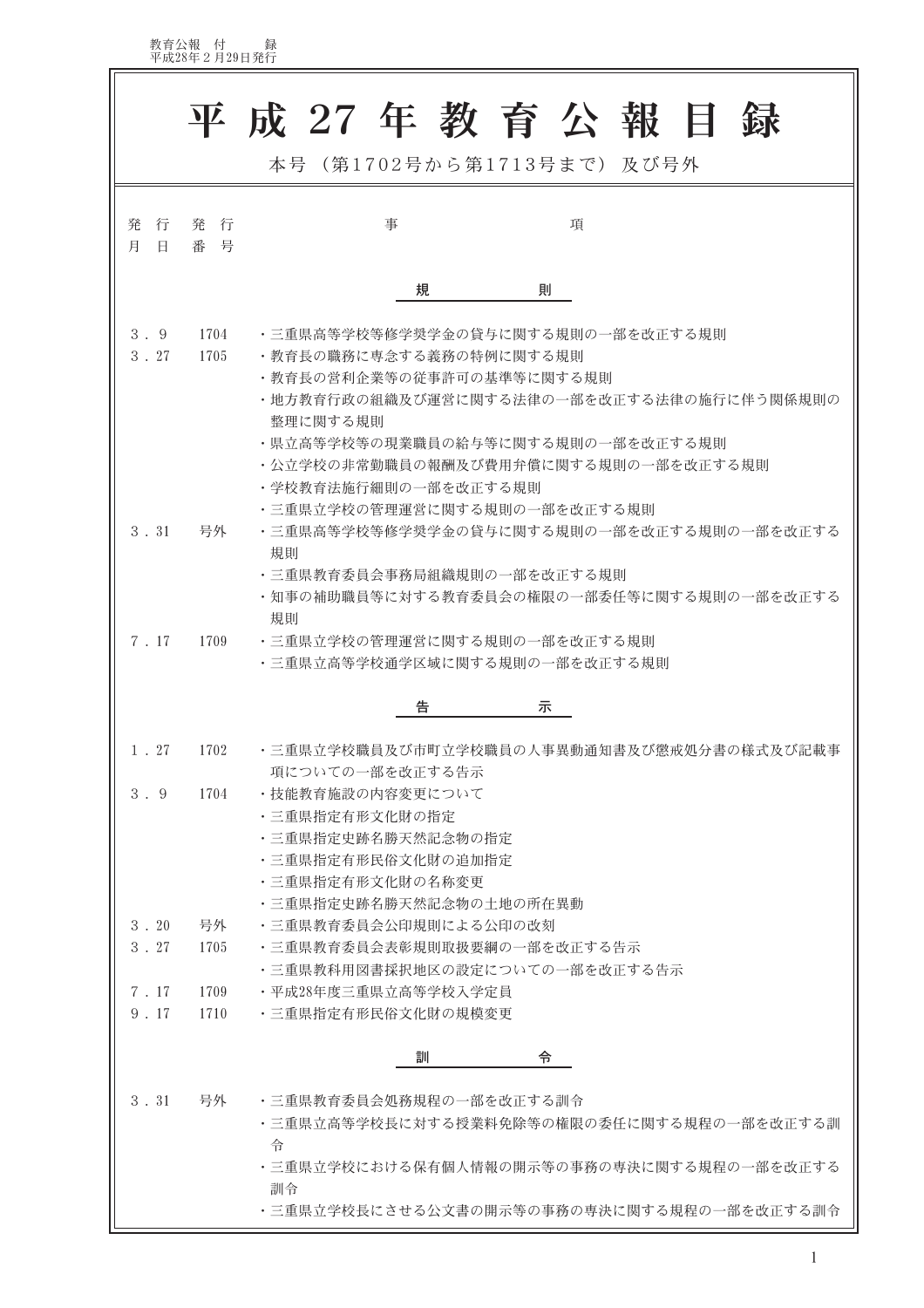## 教育公報 付 録<br>平成28年2月29日発行

| 10.27        | 1712 | ・三重県教育委員会鍵情報等管理要綱の一部を改正する訓令<br>・支出負担行為等の権限の三重県立学校長に対する委任に関する規程の一部を改正する訓令<br>・三重県教育委員会事務局事務決裁及び委任規程の一部を改正する訓令<br>・三重県教育委員会の感染症の管理に関する訓令の一部を改正する訓令<br>・三重県教育委員会事務局職員安全衛生管理規程の一部を改正する訓令<br>・三重県立学校職員安全衛生管理規程の一部を改正する訓令<br>・三重県立学校事務決裁規程の一部を改正する訓令<br>・三重県教育委員会事務局事務決裁及び委任規程の一部を改正する訓令 |  |  |  |  |
|--------------|------|------------------------------------------------------------------------------------------------------------------------------------------------------------------------------------------------------------------------------------------------------------------------------------|--|--|--|--|
|              |      | 公<br>告                                                                                                                                                                                                                                                                             |  |  |  |  |
| $1$ , $27$   | 1702 | ・公立幼稚園の廃止届の受理                                                                                                                                                                                                                                                                      |  |  |  |  |
| $2$ . 17     | 1703 | ・公立学校の廃止届の受理                                                                                                                                                                                                                                                                       |  |  |  |  |
| 3.9          | 1704 | ・公立幼稚園の廃止届の受理                                                                                                                                                                                                                                                                      |  |  |  |  |
|              |      | ・公立幼稚園の名称変更届の受理                                                                                                                                                                                                                                                                    |  |  |  |  |
|              |      | ・公立学校の廃止届の受理                                                                                                                                                                                                                                                                       |  |  |  |  |
|              |      | ・公立学校の設置届の受理                                                                                                                                                                                                                                                                       |  |  |  |  |
| 3.27         | 1705 | ・三重県立学校における学校運営協議会の設置                                                                                                                                                                                                                                                              |  |  |  |  |
| 3.31         | 号外   | ・公立幼稚園の廃止届の受理                                                                                                                                                                                                                                                                      |  |  |  |  |
| 5.13         | 号外   | ・平成28年度三重県公立学校教員採用選考試験の実施                                                                                                                                                                                                                                                          |  |  |  |  |
| 6.8          | 1707 | ・三重県立学校における学校運営協議会の設置                                                                                                                                                                                                                                                              |  |  |  |  |
|              |      | ・平成27年度教科書展示会の開催                                                                                                                                                                                                                                                                   |  |  |  |  |
| 9.28         | 1711 | ・平成28年度三重県立高等学校全日制・定時制課程入学者選抜実施要項                                                                                                                                                                                                                                                  |  |  |  |  |
|              |      | ・平成28年度三重県立高等学校通信制課程入学者選抜実施要項                                                                                                                                                                                                                                                      |  |  |  |  |
|              |      | ・平成28年度三重県立高等学校秋期入学者選抜実施要項                                                                                                                                                                                                                                                         |  |  |  |  |
|              |      | ・平成28年度三重県立水産高等学校漁業専攻科及び機関専攻科入学者選抜実施要項                                                                                                                                                                                                                                             |  |  |  |  |
|              |      | ・平成28年度三重県立特別支援学校入学者募集要項                                                                                                                                                                                                                                                           |  |  |  |  |
| 10.17        | 1712 | ・三重県教育委員会委員長及び委員長職務代理者の選出について                                                                                                                                                                                                                                                      |  |  |  |  |
| 11.11        | 号外   | ・平成28年度三重県立学校実習助手採用選考試験の実施                                                                                                                                                                                                                                                         |  |  |  |  |
| 11.17        | 1713 | ・三重県教育委員会表彰規則の規定による表彰者                                                                                                                                                                                                                                                             |  |  |  |  |
|              |      | 異<br>事<br>動<br>ᄉ                                                                                                                                                                                                                                                                   |  |  |  |  |
|              |      |                                                                                                                                                                                                                                                                                    |  |  |  |  |
| 4.17         | 1706 | ・三重県地方産業教育審議会委員の異動について                                                                                                                                                                                                                                                             |  |  |  |  |
| 7.7          | 1708 | ・三重県総合博物館協議会委員の任免について                                                                                                                                                                                                                                                              |  |  |  |  |
| 9.17         | 1710 | ・三重県教育改革推進会議委員の任命について                                                                                                                                                                                                                                                              |  |  |  |  |
| 11.17        | 1713 | ・三重県地方産業教育審議会委員の任命について                                                                                                                                                                                                                                                             |  |  |  |  |
|              |      | ら<br>お<br>知<br>せ                                                                                                                                                                                                                                                                   |  |  |  |  |
|              |      |                                                                                                                                                                                                                                                                                    |  |  |  |  |
| $1$ , 27     | 1702 | ・一般競争入札について                                                                                                                                                                                                                                                                        |  |  |  |  |
| $1 \cdot 30$ | 号外   | ・一般競争入札について                                                                                                                                                                                                                                                                        |  |  |  |  |
| 2.3          | 号外   | ・一般競争入札について                                                                                                                                                                                                                                                                        |  |  |  |  |
| $3 \cdot 20$ | 号外   | • 教育関係事業補助金等交付要綱の一部を改正する告示                                                                                                                                                                                                                                                         |  |  |  |  |
| $3 \cdot 27$ | 1705 | ・地方教育行政の組織及び運営に関する法律の一部を改正する法律の施行に伴う関係条例の<br>整備に関する条例                                                                                                                                                                                                                              |  |  |  |  |
|              |      | ・公立学校職員定数条例の一部を改正する条例                                                                                                                                                                                                                                                              |  |  |  |  |
|              |      | ・公立学校職員の給与に関する条例の一部を改正する条例                                                                                                                                                                                                                                                         |  |  |  |  |
|              |      | ・県立高等学校等の現業職員の給与の種類及び基準に関する条例の一部を改正する条例                                                                                                                                                                                                                                            |  |  |  |  |
|              |      | ・公立学校職員の退職手当に関する条例の一部を改正する条例                                                                                                                                                                                                                                                       |  |  |  |  |
|              |      | ・三重県立高等学校条例の一部を改正する条例                                                                                                                                                                                                                                                              |  |  |  |  |
|              |      | ・公立学校職員の給料および手当の支給に関する規則の一部を改正する規則                                                                                                                                                                                                                                                 |  |  |  |  |